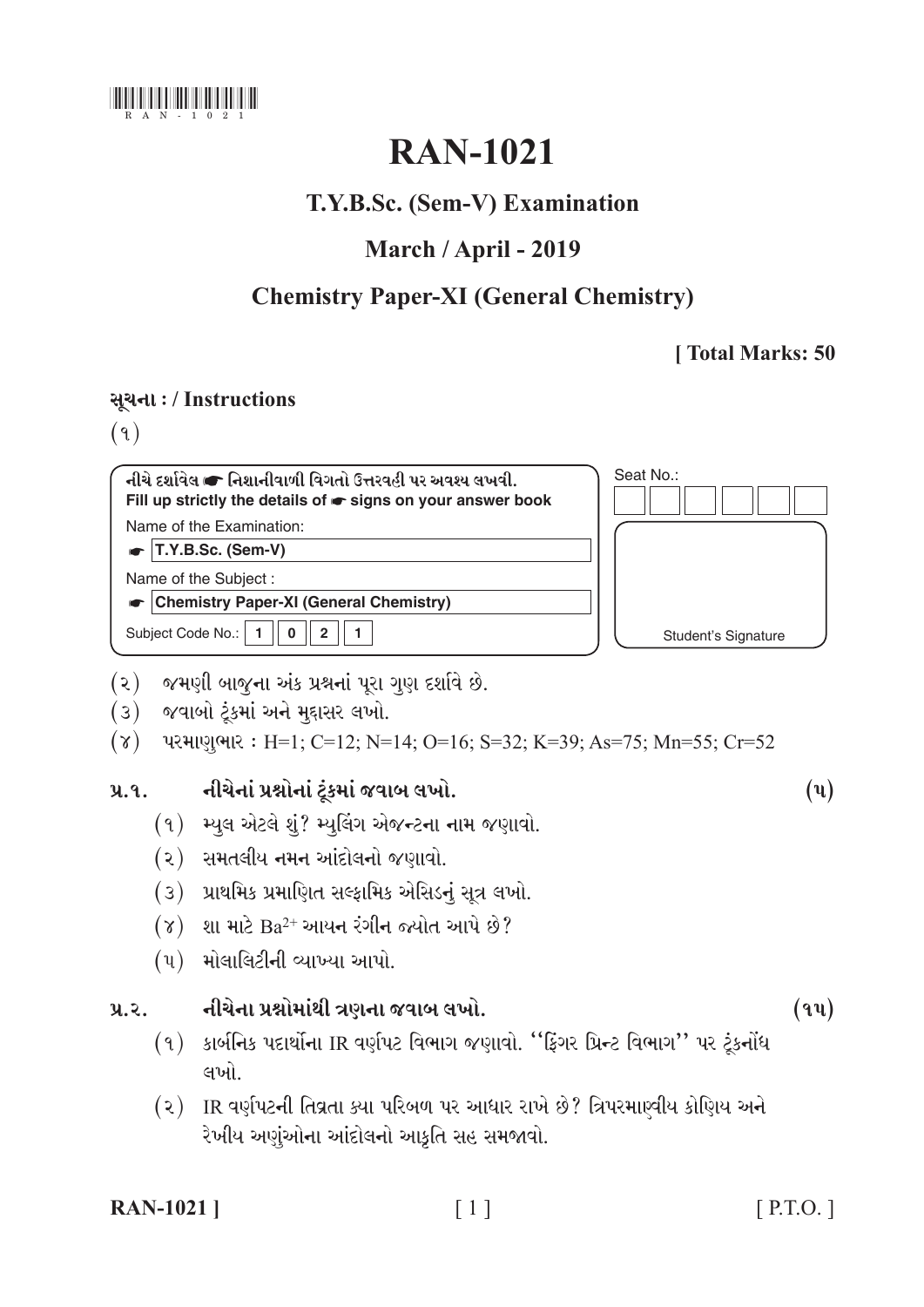- (3) ઇથાઇન, એમોનિયા, બેન્ઝીન, સલ્ફર ડાયોક્સાઇડ અને હાઇડ્રોજન સાયનાઇડ અણુંઓના ખેંચાણ, નમન અને કુલ આંદોલનોની ગણતરી કરો.
- (૪) હકનાં નિયમનું સમીકરણ લખો. નીચેના બંધોની ખેંચાણ આવૃતિની ગણતરી કરો.
	- $(1)$  C-H
	- $(2)$  C=C
	- $(3)$  C=N

બળ અચળાંક એક બંધ માટે  $f = 5 \times 10^5$  ડાઇન/સેં.મી.

ફિ બંધ માટે  $f = 10 \times 10^5$  ડાઇન/સેંમી.

```
ત્રિ બંધ માટે f = 15 \times 10^5 ડાઇન/સેં.મી.
```

```
એવોગેડ્રો આંક N = 6.023 \times 10^{23}
```
(૫) દ્વિકિરણ સ્પેક્ટ્રોફોટોમીટરનો ફ્લોચાર્ટ આપો. પ્રકાશનો સ્ત્રોત અને મોનોકોમેટર્સ સમજાવો.

#### નીચેના પ્રશ્નોમાંથી ત્રણના જવાબ લખો.  $9.3.$

 $(9)$   $Cu^{2+}$  ની NH<sub>3</sub>, Fe<sup>3+</sup> ની SCN<sup>-</sup> અને NH<sub>4</sub><sup>+</sup> ની નેસ્લર પ્રક્રિયક સાથેની સંકિર્ણમિતીય પ્રક્રિયા સમીકરણ સહિત સમજાવો.

- (૨) અકાર્બનિક ગુણદર્શક પૃથ્થકરણમાં બોરેક્ષ મણકા કસોટી સમજાવો.
- (૩) લેસાઇન દ્રાવણમાં નાઇટ્રોજન, સલ્ફર અને હેલોજન તત્ત્વોના પરીક્ષણ માટેની કસોટી વર્ણવો.
- (૪) ઝેરીગેસ શ્વાસમાં લેવાય ત્યારે કરવામાં આવતી પ્રાથમિક સારવાર વર્ણવો.
- $(\mathfrak{u})$  sieflas uzieilal iz NaOH, iz NaHCO<sub>3</sub> અને ઈથરમાં દ્રાવ્યતા સમજાવો.

નીચેના પ્રશ્નોમાંથી ત્રણના જવાબ લખો.  $9.8.$ 

- $(9)$  સપ્રમાણતા, દ્રાવ્યતા અને મોલઅંશ ની વ્યાખ્યા આપો. 5.9 ગ્રામ સકિસનીક એસિડ ધરાવતા 250 મિ.લી. દ્રાવણની મોલારિટી અને %W/V શોધો.
- (૨) રિડકશન કર્તા પ્રાથમિક પ્રમાણિત પદાર્થોનાં નામ લખો. પ્રાથમિક પ્રમાણિત પદાર્થ As(III) ઓકસાઇડ વડે KMnO, નાં દ્રાવણને પ્રમાણિત કરવાની રીત વર્ણવો.
- (૩) પોટેશિયમ અસિડ થેલેટનો તુલ્યભાર ગણો. પ્રાથમિક પ્રમાણિત પોટેશિયમ અસિડ થેલેટ વડે પોટેશિયમ હાઇડ્રોક્સાઇડનાં દ્રાવણને પ્રમાણિત કરવાની રીત વર્ણવો.
- (૪) ઓક્સિડેશનકર્તા અને એસિડીક પ્રાથમિક પ્રમાણિત પદાર્થોના નામ આપો. પોટેશિયમ ડાયક્રોમેટ, સોડિયમ હાઇડ્રોક્સાઇડ અને સોડિયમ થાયોસલ્ફેટના દ્રાવણોને પ્રમાણિત કરવા વપરાતા પ્રાથમિક પ્રમાણિત પદાર્થોના નામ જણાવો.
- (૫) પ્રાથમિક પ્રમાણિત પદાર્થો અને દ્વિતિયક પ્રમાણિત દ્રાવણો સમજાવો. પ્રાથમિક પ્રમાણિત પદાર્થોની શરતો લખો.

 $(9y)$ 

 $(94)$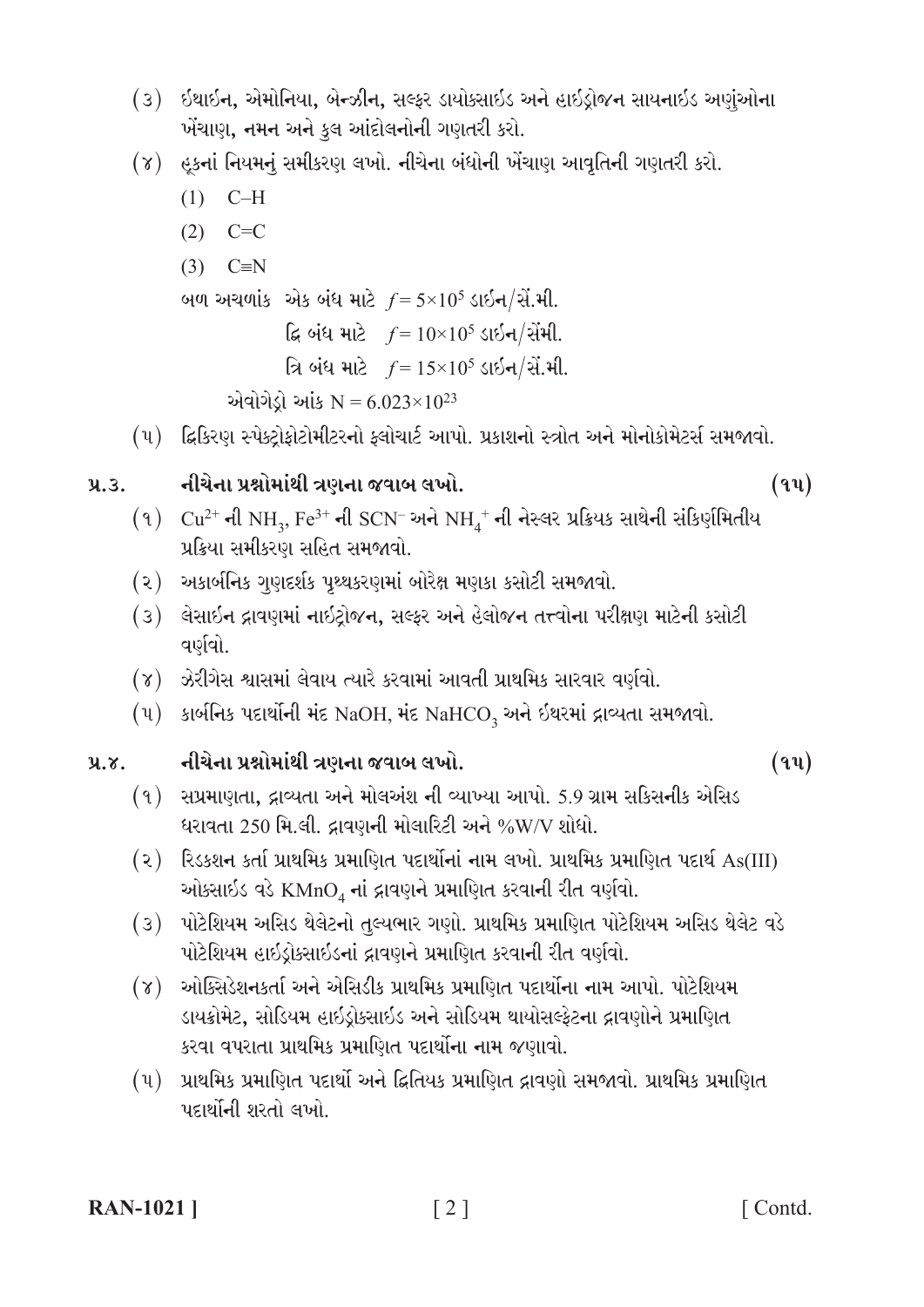## **ENGLISH VERSION**

### **Instructions:**

- (1) As per the instruction No. 1 of page no. 1.
- (2) Figures to the right indicate full marks of the question.
- (3) Write the answers briefly and to the point.
- (4) Atomic weight : H=1; C=12; N=14; O=16; S=32; K=39; As=75; Mn=55; Cr=52.

## **Q.1. Answer the following questions in brief: (5)**

- (1) What is a mull? Give name of mulling agents.
- (2) State planar bending vibrations.
- (3) Write formula of primary standard sulfamic acid.
- (4) Why  $Ba^{2+}$  ion gives color flame?
- (5) Give definition of molality.

### **Q.2. Write any three answers of the following. (15)**

- (1) State the IR spectrum region of organic substances. Write a short note on "Finger print region".
- (2) On which factor intensity of IR spectrum depends? Explain the vibrations of tri atomic angular and linear molecules with figures.
- (3) Calculate the stretching, bending and total vibrations of ethyne, ammonia, benzene, sulfur dioxide and hydrogen cyanide.
- (4) Write formula of Hook's rule. Calculate stretching frequency of the following bonds:
	- $(i)$  C–H
	- $(ii)$   $C=C$
	- $(iii)$  C $\equiv$ N

Force constant For single bond  $f = 5 \times 10^5$  dyne/cm. For double bond  $f = 10 \times 10^5$  dyne/cm. For triple bond  $f = 15 \times 10^5$  dyne/cm. Avogadro number  $N = 6.023 \times 10^{23}$ 

(5) Give flow sheet diagram of double beam spectrophotometer. Explain source of light and monochromators.